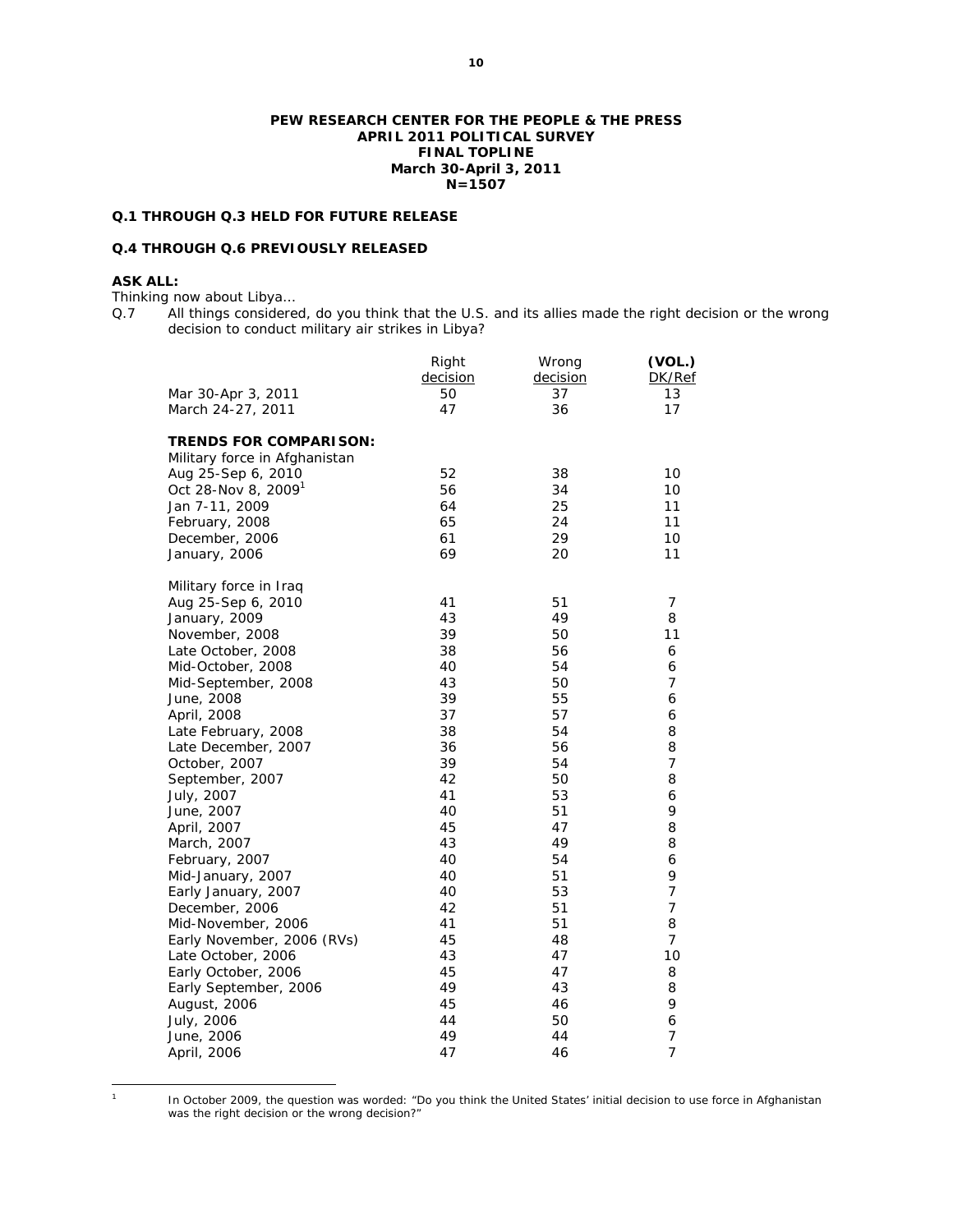|                        | Right    | Wrong    | (VOL.)         |
|------------------------|----------|----------|----------------|
|                        | decision | decision | DK/Ref         |
| March, 2006            | 45       | 49       | 6              |
| February, 2006         | 51       | 44       | 5              |
| January, 2006          | 45       | 47       | 8              |
| December, 2005         | 47       | 48       | 5              |
| Late October, 2005     | 48       | 45       | $\overline{7}$ |
| Early October, 2005    | 44       | 50       | 6              |
| Mid-September, 2005    | 49       | 44       | $\overline{7}$ |
| July, 2005             | 49       | 44       | $\overline{7}$ |
| June, 2005             | 47       | 45       | 8              |
| February, 2005         | 47       | 47       | 6              |
| January, 2005          | 51       | 44       | 5              |
| December, 2004         | 49       | 44       | $\overline{7}$ |
| November, 2004 (RVs)   | 48       | 41       | 11             |
| Mid-October, 2004      | 46       | 42       | 12             |
| Early October, 2004    | 50       | 39       | 11             |
| September, 2004        | 53       | 39       | 8              |
| August, 2004           | 53       | 41       | 6              |
| July, 2004             | 52       | 43       | 5              |
| June, 2004             | 55       | 38       | $\overline{7}$ |
| May, 2004              | 51       | 42       | $\overline{7}$ |
| Late April, 2004       | 54       | 37       | 9              |
| Early April, 2004      | 57       | 35       | 8              |
| Mid-March, 2004        | 55       | 39       | 6              |
| Late February, 2004    | 60       | 32       | 8              |
| Early February, 2004   | 56       | 39       | 5              |
| Mid-January, 2004      | 65       | 30       | 5              |
| Early January, 2004    | 62       | 28       | 10             |
| December, 2003         | 67       | 26       | $\overline{7}$ |
| October, 2003          | 60       | 33       | $\overline{7}$ |
| September, 2003        | 63       | 31       | 6              |
| August, 2003           | 63       | 30       | $\overline{7}$ |
| Early July, 2003       | 67       | 24       | 9              |
| May, 2003              | 74       | 20       | 6              |
| April 10-16, 2003      | 74       | 19       | 7              |
| April 8-9, 2003        | 74       | 19       | $\overline{7}$ |
| April 2-7, 2003        | 72       | 20       | 8              |
| March 28-April 1, 2003 | 69       | 25       | 6              |
| March 25-27, 2003      | 74       | 21       | 5              |
| March 23-24, 2003      | 74       | 21       | 5              |
| March 20-22, 2003      | 71       | 22       | $\overline{7}$ |
| Late January, 1991     | 77       | 15       | 8              |
|                        |          |          |                |

*Air strikes against Serbia to force them to agree to terms of the peace agreement and end the fighting in Kosovo*  July 9-13, 1999 **68** 22 10

# **ASK ALL:**

Do you think the U.S. and its allies have a clear goal in taking military action in Libya, or not?

| Mar 30-Apr 3 |                           | Mar 24-27 |
|--------------|---------------------------|-----------|
| 2011         |                           | 2011      |
| 30           | Yes, have a clear goal    | 39        |
| 57           | No, do not                | 50        |
| 1 2          | Don't know/Refused (VOL.) | 11        |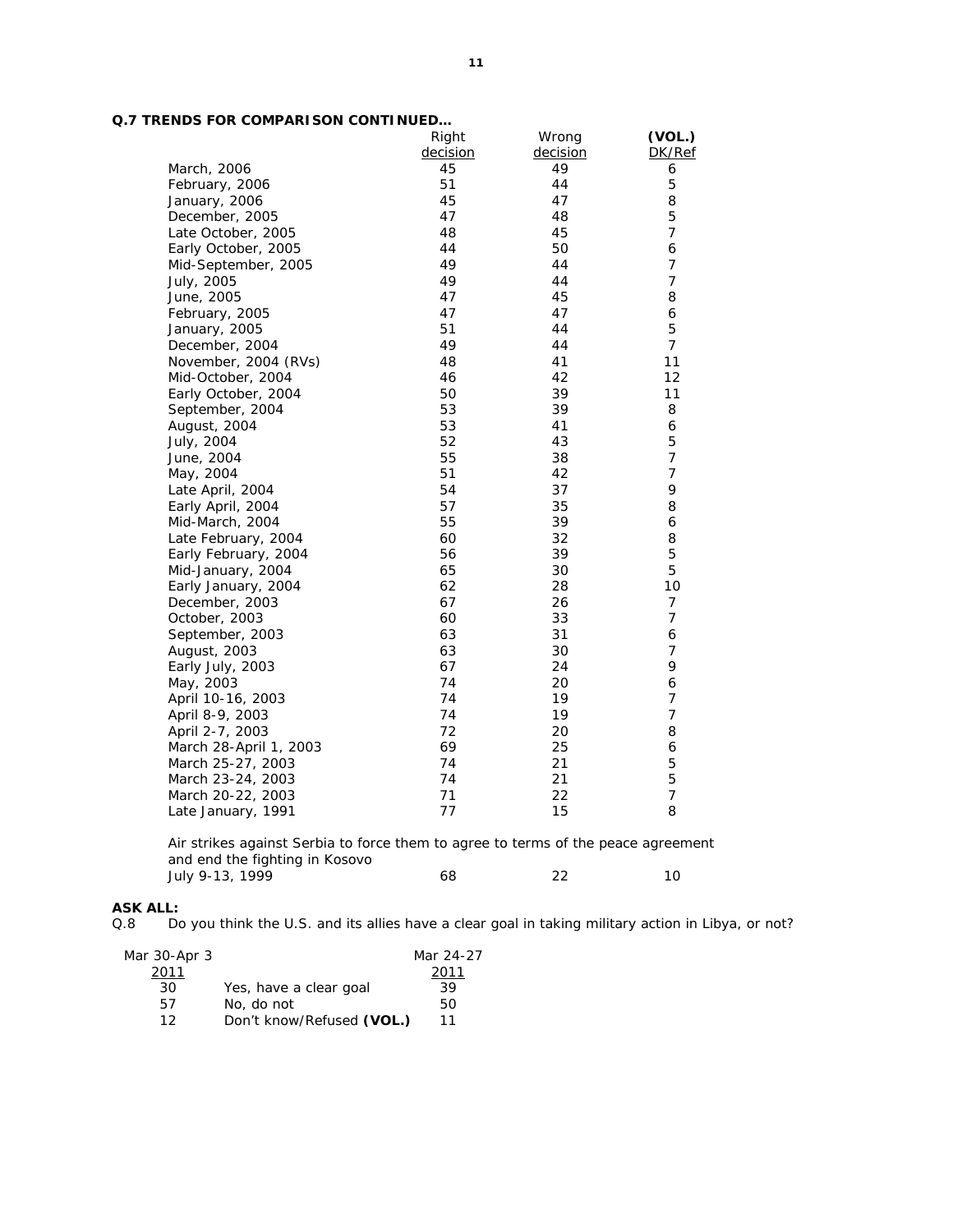# **ASK ALL:**

Q.9 Would you favor or oppose the U.S. and its allies sending arms and military supplies to antigovernment groups in Libya?

| Mar 30-Apr 3 |                           | Mar 10-13         |
|--------------|---------------------------|-------------------|
| 2011         |                           | 2011 <sup>2</sup> |
| 25           | Favor                     | 23                |
| 66           | Oppose                    | 69                |
|              | Don't know/Refused (VOL.) | 8                 |

## **NO QUESTIONS 10-12**

#### **Q.13 THROUGH Q.35 HELD FOR FUTURE RELEASE**

#### **NO QUESTIONS 36-42**

## **ASK ALL:**

Q.43 As you may know, there have been protests and calls for change in a number of Middle Eastern countries recently. From what you have read and heard, do you think these events will lead to lasting improvements for people living in these countries, or not?

Mar 30-Apr 3

2011

- 42 Yes, lasting improvements<br>43 No. no lasting improvement
- No, no lasting improvements
- 3 Depends/Too soon to tell **(VOL.)**
- 12 Don't know/Refused **(VOL.)**

## **ASK ALL:**

Q.44 Do you think the anti-government protests and changes in the Middle East will end up being good for the United States, bad for the United States, or won't have much effect on the United States?

## **TREND FOR COMPARISON:**

|              |                                 | Egypt    |
|--------------|---------------------------------|----------|
| Mar 30-Apr 3 |                                 | Feb 2-7  |
| 2011         |                                 | $2011^3$ |
| 24           | Good                            | 15       |
| 35           | Bad                             | 28       |
| 28           | Won't have much effect          | 36       |
| 4            | Depends/Too soon to tell (VOL.) | 5        |
| Q            | Don't know/Refused (VOL.)       |          |

# **NO QUESTION 45**

#### **ASK ALL:**

Q.46 Thinking about U.S. policies toward the Middle East, how important should each of the following goals be? (First,) Should **[INSERT ITEM; RANDOMIZE]** be a very important, somewhat important, not too important, or not at all important goal? How about **[NEXT ITEM]**?

|    |                                                          | Verv<br>important | Somewhat Not too<br><u>important</u> | <u>important</u> | Not at all<br>important | (VOL.)<br>DK/Ref |
|----|----------------------------------------------------------|-------------------|--------------------------------------|------------------|-------------------------|------------------|
| a. | Helping to protect Israel<br>Mar 30-Apr 3, 2011          | 39                | 37                                   |                  |                         | 5                |
| b. | Preventing the spread of terrorism<br>Mar 30-Apr 3, 2011 | 81                | 13                                   |                  |                         |                  |

 $\frac{1}{2}$  For March 10-13, 2011 question was worded "sending arms and supplies to anti-government groups in Libya" and item was part of a list.

In February 2011, the question read "From what you've read and heard, do you think the anti-government protests and calls for political change in Egypt will end up being good for the United States, bad for the United States, or won't have much effect on the United States?"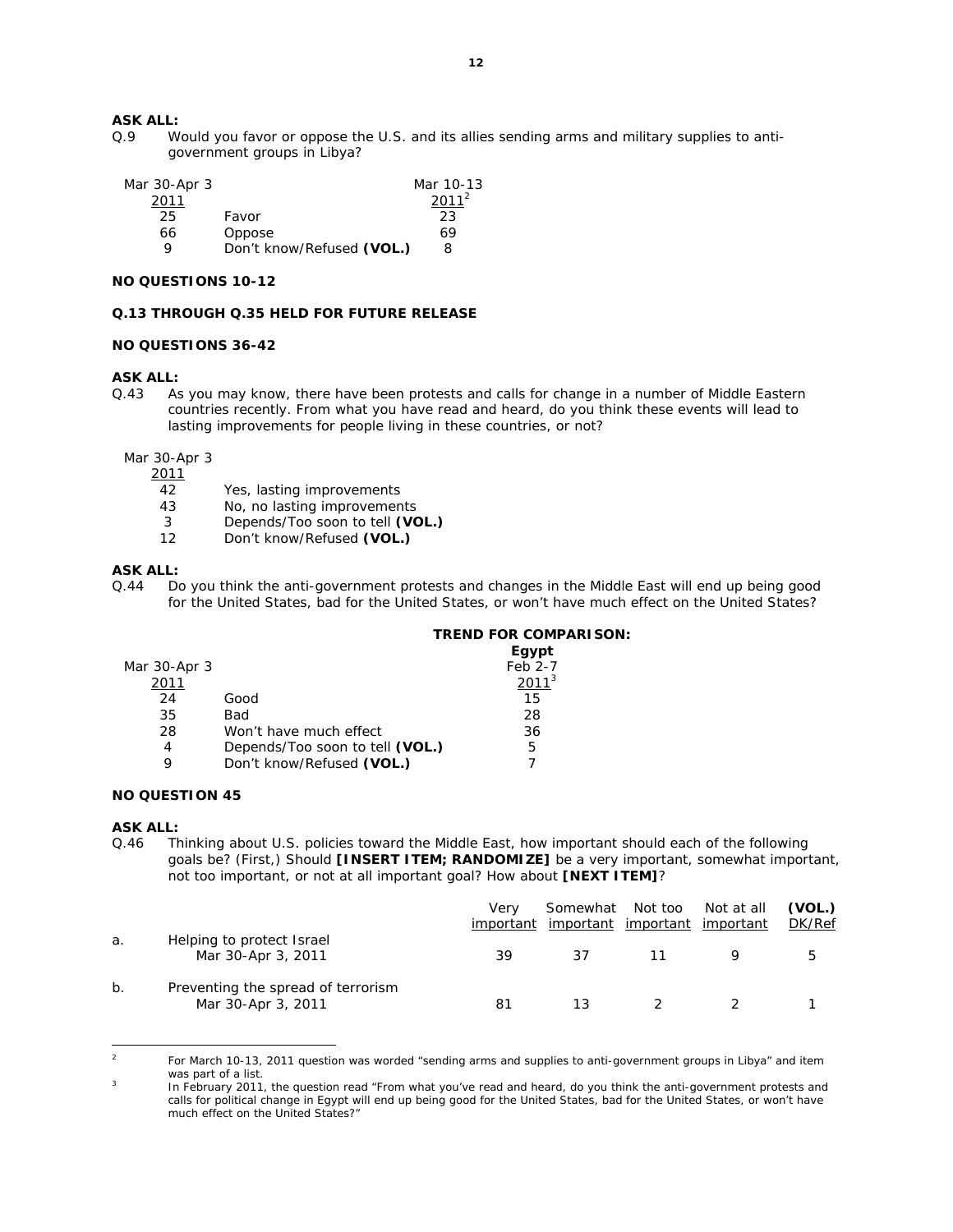# **Q.46 CONTINUED…**

|    |                                                           | Verv<br>important | Somewhat<br><u>important</u> | Not too<br>important | Not at all<br>important | (VOL.)<br>DK/Ref |
|----|-----------------------------------------------------------|-------------------|------------------------------|----------------------|-------------------------|------------------|
| C. | Keeping oil prices low<br>Mar 30-Apr 3, 2011              | 67                | 23                           | 6                    |                         |                  |
| d. | Encouraging the spread of democracy<br>Mar 30-Apr 3, 2011 | 42                | 36                           | 10                   | 6                       | 5                |
| е. | Preventing attacks on civilians<br>Mar 30-Apr 3, 2011     | 67                | 21                           | 4                    | 5.                      | 4                |

# **NO QUESTIONS 47-49**

# **Q.50 THROUGH Q.51 HELD FOR FUTURE RELEASE**

# **NO QUESTION 52-55**

#### **ASK ALL:**

Thinking about Afghanistan… Q.56 How well is the U.S. military effort in Afghanistan going? **[READ IN ORDER]**

| Mar 30-Apr 3, 2011<br>Dec 1-5, 2010<br>Jul 8-11, 2010<br>Jun 16-20, 2010 | Very<br>well<br>8<br>9<br>8 | Fairly<br>well<br>43<br>39<br>40<br>40 | Not too<br>well<br>29<br>28<br>31<br>32 | Not at<br>all well<br>15<br>15<br>9<br>13 | (VOL.)<br>DK/Ref<br>10<br>11 |
|--------------------------------------------------------------------------|-----------------------------|----------------------------------------|-----------------------------------------|-------------------------------------------|------------------------------|
| Dec 9-13, 2009                                                           | 4                           | 39                                     | 32                                      | 11                                        | 10                           |
| Oct 28-Nov 8, 2009                                                       |                             | 32                                     | 41                                      | 16                                        | 6                            |
| Jan 7-11, 2009                                                           | 10                          | 38                                     | 34                                      | 11                                        | 10                           |
| February, 2008                                                           |                             | 38                                     | 31                                      | 10                                        | 11                           |

### **NO QUESTION 57**

#### **ASK ALL:**

Q.58 Do you think the U.S. and NATO should keep military troops in Afghanistan until the situation has stabilized, or do you think the U.S. and NATO should remove their troops as soon as possible?

|                          | Keep troops    | Remove       | (VOL.) |
|--------------------------|----------------|--------------|--------|
|                          | in Afghanistan | their troops | DK/Ref |
| Mar 30-Apr 3, 2011       | 44             | 50           | 6      |
| Dec 1-5, 2010            | 44             | 47           | 8      |
| Jul 8-11, 2010           | 47             | 42           | 11     |
| Jun 16-20, 2010          | 53             | 40           | 6      |
| Apr 15-May 5, 2010 (GAP) | 48             | 45           |        |
| Sep 10-15, 2009 (GAP)    | 50             | 43           |        |
| June, 2009 (GAP)         | 57             | 38           | 5      |
| Mid-Sept, 2008           | 61             | 33           | 6      |
| April, 2008 (GAP)        | 50             | 44           | 6      |
| Late Feb, 2008           | 61             | 32           |        |
| May, 2007 (GAP)          | 50             | 42           |        |
|                          |                |              |        |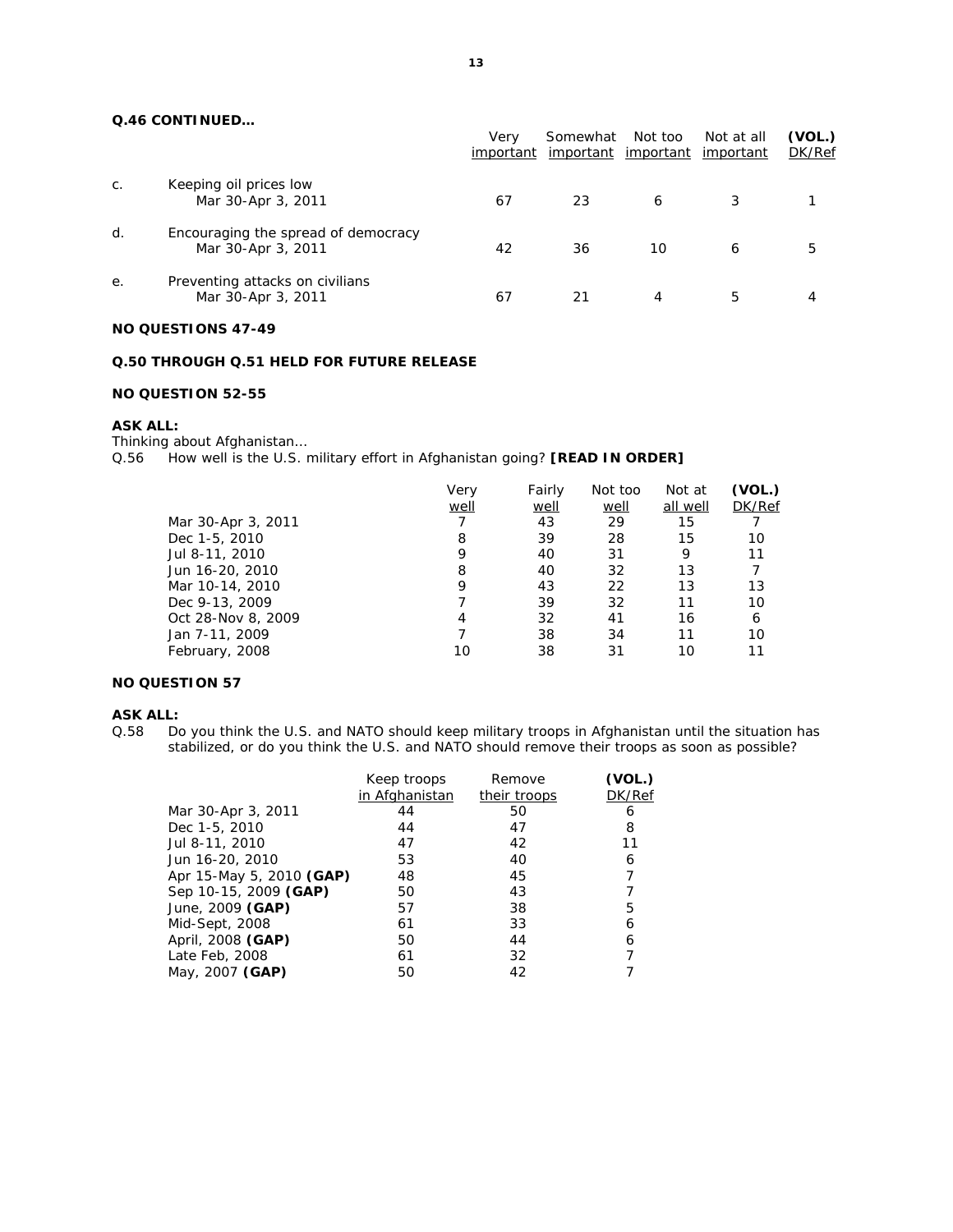In the long run, how likely is it that Afghanistan can become a country that is stable enough to withstand the threat posed by the Taliban or other extremist groups? **[READ]**

| Mar 30-Apr 3 |                           | Oct 28-Nov 8 |
|--------------|---------------------------|--------------|
| 2011         |                           | 2009         |
| 10           | Very likely               | 10           |
| 39           | Somewhat likely           | 36           |
| 29           | Not too likely            | 29           |
| 16           | Not at all likely         | 18           |
| 5            | Don't know/Refused (VOL.) | 8            |

#### **NO QUESTIONS 60-65**

## **Q.66 THROUGH Q.73 HELD FOR FUTURE RELEASE**

**ASK ALL:** 

PARTY In politics TODAY, do you consider yourself a Republican, Democrat, or independent? **ASK IF INDEP/NO PREF/OTHER/DK/REF (PARTY=3,4,5,9):** 

PARTYLN As of today do you lean more to the Republican Party or more to the Democratic Party?

|                      |            |          |                        | (VOL.)         | (VOL.)                   |                |      |            |
|----------------------|------------|----------|------------------------|----------------|--------------------------|----------------|------|------------|
|                      |            |          |                        | No             | Other                    | (VOL.)         | Lean | Lean       |
|                      | Republican | Democrat | Independent preference |                | party                    | DK/Ref         | Rep  | <u>Dem</u> |
| Mar 30-Apr 3, 2011   | 25         | 32       | 37                     | 3              | $^{\star}$               | 3              | 17   | 16         |
| Mar 8-14, 2011       | 24         | 33       | 38                     | 3              | $\star$                  | $\overline{2}$ | 17   | 15         |
| Feb 22-Mar 1, 2011   | 24         | 33       | 37                     | 3              | $\star$                  | 3              | 15   | 16         |
| Feb 2-7, 2011        | 24         | 31       | 39                     | 3              | $\star$                  | $\overline{c}$ | 16   | 16         |
| Jan 5-9, 2011        | 27         | 32       | 35                     | 4              | $\star$                  | $\overline{2}$ | 15   | 14         |
| Dec 1-5, 2010        | 25         | 33       | 34                     | 5              | 1                        | $\overline{c}$ | 13   | 14         |
| Nov 4-7, 2010        | 26         | 30       | 37                     | 4              | $\star$                  | $\overline{2}$ | 17   | 13         |
| Oct 27-30, 2010      | 25         | 34       | 31                     | 6              | 1                        | $\overline{4}$ | 13   | 11         |
| Oct 13-18, 2010      | 25         | 31       | 36                     | 4              | $^{\star}$               | 3              | 16   | 13         |
| Aug 25-Sep 6, 2010   | 24         | 32       | 39                     | $\overline{c}$ | $\star$                  | $\overline{2}$ | 15   | 17         |
| Jul 21-Aug 5, 2010   | 26         | 33       | 34                     | 4              | $\star$                  | 3              | 14   | 14         |
| Jun 16-20, 2010      | 27         | 34       | 34                     | 3              | 1                        | $\overline{c}$ | 15   | 15         |
| Apr 21-26, 2010      | 26         | 33       | 36                     | 3              | 1                        | 3              | 16   | 13         |
| Mar 11-21, 2010      | 28         | 34       | 32                     | 3              | $\star$                  | 3              | 13   | 12         |
| Mar 10-14, 2010      | 22         | 33       | 37                     | 6              | $^{\star}$               | 3              | 14   | 13         |
| <b>Yearly Totals</b> |            |          |                        |                |                          |                |      |            |
| 2010                 | 25.2       | 32.7     | 35.2                   | 3.6            | .4                       | 2.8            | 14.5 | 14.1       |
| 2009                 | 23.9       | 34.4     | 35.1                   | 3.4            | .4                       | 2.8            | 13.1 | 15.7       |
| 2008                 | 25.7       | 36.0     | 31.5                   | 3.6            | $\cdot$ 3                | 3.0            | 10.6 | 15.2       |
| 2007                 | 25.3       | 32.9     | 34.1                   | 4.3            | .4                       | 2.9            | 10.9 | 17.0       |
| 2006                 | 27.8       | 33.1     | 30.9                   | 4.4            | $\cdot 3$                | 3.4            | 10.5 | 15.1       |
| 2005                 | 29.3       | 32.8     | 30.2                   | 4.5            | .3                       | 2.8            | 10.3 | 14.9       |
| 2004                 | 30.0       | 33.5     | 29.5                   | 3.8            | .4                       | 3.0            | 11.7 | 13.4       |
| 2003                 | 30.3       | 31.5     | 30.5                   | 4.8            | $.5\,$                   | 2.5            | 12.0 | 12.6       |
| 2002                 | 30.4       | 31.4     | 29.8                   | 5.0            | .7                       | 2.7            | 12.4 | 11.6       |
| 2001                 | 29.0       | 33.2     | 29.5                   | 5.2            | 6.6                      | 2.6            | 11.9 | 11.6       |
| 2001 Post-Sept 11    | 30.9       | 31.8     | 27.9                   | 5.2            | $.6\,$                   | 3.6            | 11.7 | 9.4        |
| 2001 Pre-Sept 11     | 27.3       | 34.4     | 30.9                   | 5.1            | $\boldsymbol{\delta}$    | 1.7            | 12.1 | 13.5       |
| 2000                 | 28.0       | 33.4     | 29.1                   | 5.5            | $.5\,$                   | 3.6            | 11.6 | 11.7       |
| 1999                 | 26.6       | 33.5     | 33.7                   | 3.9            | $.5\,$                   | 1.9            | 13.0 | 14.5       |
| 1998                 | 27.9       | 33.7     | 31.1                   | 4.6            | .4                       | 2.3            | 11.6 | 13.1       |
| 1997                 | 28.0       | 33.4     | 32.0                   | 4.0            | .4                       | 2.3            | 12.2 | 14.1       |
| 1996                 | 28.9       | 33.9     | 31.8                   | 3.0            | .4                       | 2.0            | 12.1 | 14.9       |
| 1995                 | 31.6       | 30.0     | 33.7                   | 2.4            | 6.6                      | 1.3            | 15.1 | 13.5       |
| 1994                 | 30.1       | 31.5     | 33.5                   | 1.3            | $\overline{\phantom{a}}$ | 3.6            | 13.7 | 12.2       |
| 1993                 | 27.4       | 33.6     | 34.2                   | 4.4            | 1.5                      | 2.9            | 11.5 | 14.9       |
| 1992                 | 27.6       | 33.7     | 34.7                   | 1.5            | $\mathsf O$              | 2.5            | 12.6 | 16.5       |
|                      |            |          |                        |                |                          |                |      |            |